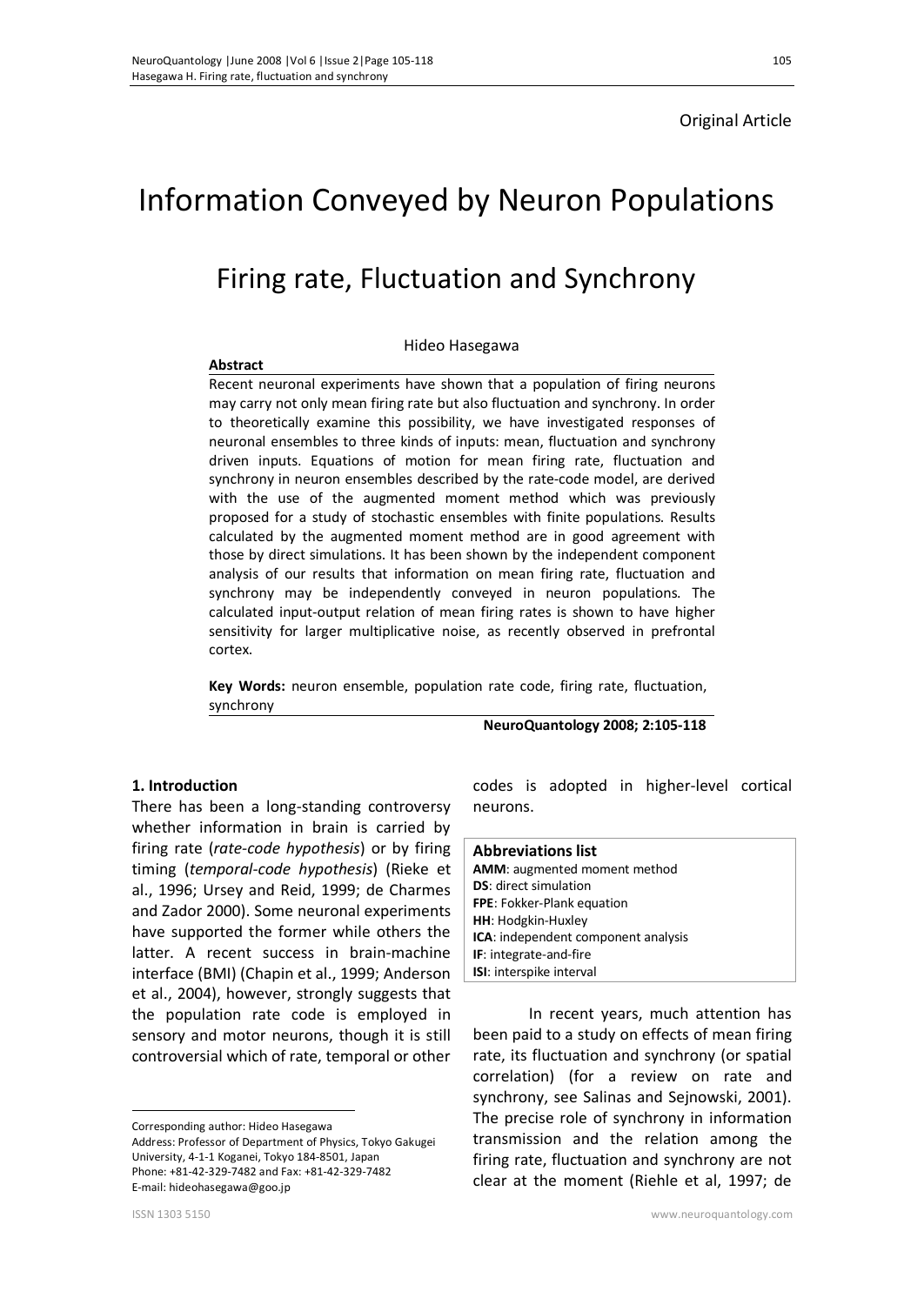Oliveira et al., 1997; Tiesinga et al., 2000; Fries et al., 2001; Salinas and Sejnowski, 2001; Chance et al., 2002; Reyes 2003; Grammont and Riehle, 2003; Tiensinga and Sejnowski, 2004; Silbergberg et al., 2004; Ariero et al., 2007). The firing rate and synchrony are reported to be simultaneously modulated by different signals. For example, in motor tasks of monkey, firing rate and synchrony are considered to encode behavioral events and cognitive events, respectively (Riehle et al, 1997). During visual tasks, rate and synchrony are suggested to encode task-related signals and expectation, respectively (de Oliveira et al., 1997). A change in synchrony may amplify behaviorally relevant signals in V4 of monkey (Fries et al., 2001). An increase in synchrony of input signals is expected to yield an increase in output firing rate. The synchrony of neurons in extrastriate visual cortex is, however, reported to be modulated by selective attention even when there is only small change in firing rate (Tiensinga and Sejnowski, 2004). Rate-independent modulations in synchrony are linked to expectation, attention and livalry (Salinas and Sejnowski, 2001). Fluctuations of input signals have been reported to modify the ƒ-*I* relation between an applied dc current *I* and autonomous firing frequency  $f$  although its sensitivity to input fluctuation seems to depend on a kind of neurons (Chance et al., 2002; Silbergberg et al., 2004; Ariero et al., 2007). The ƒ-*I* curve of prefrontal cortex retains the increased sensitivity to input fluctuations at large *I*, while that of somatosensory cortex (SSC) is insensitive to input fluctuation though its linearity is increased at small *I* (Ariero et al., 2007).

Theoretical studies on neurons have employed two types of models. In the temporal-code hypothesis, the firing mechanism of neurons is described by conductance based models such as Hodgkin-Huxley (HH), FitzHugh-Nagumo and integrateand-fire (IF) models, whose dynamics determines firing times of the neuron. In contrast, in the rate-code hypothesis, neurons are regarded as a black box receiving and emitting signals expressed by the firing rate. The typical rate-code models are the

Hopfield model (Hopfield, 1982) and Wilson-Cowan model (Wilson and Cowan, 1972). The problem on firing rate, fluctuation and synchrony discussed above has been extensively studied by simulations with the use of spiking neuron models (Tranb et al., 1996; Wang and Buzsaki, 1996; Tiesinga et al., 2000; Golomb and Hansel, 2000; Hansel and Mato, 2003; Tiesinga and Sejnowski, 2004; for a review on calculations using IF model, see Burkitt 2006a; 2006b).

It is the purpose of the present paper to examine the same problem by using the rate-code model, which is an alternative theoretical model to the spiking model. We have investigated responses of neuron ensembles described by the rate-code model, to three kinds of inputs: mean rate-driven, fluctuation-driven and synchrony-driven inputs. Calculations have been performed with the use of direct simulations (DSs) and the augmented moment method (AMM) which was developed for a study of stochastic systems with finite neuron populations (Hasegawa, 2003a; 2006). In the AMM, we pay our attention to global properties of neuronal ensembles, taking account of mean, and fluctuations of local and global variables. The AMM has the same purpose to effectively study the properties of neuronal ensembles as approaches based on the population-code hypothesis (Rodriguez and Tuckwell, 1996; Knight, 2000; Omurtag et al. 2000; Eggert and Hemmen, 2000). The AMM has been nicely applied to various subjects of neuronal ensembles (Hasegawa, 2003b) and complex networks (Hasegawa, 2004; 2005). With the use of the AMM, we will derive equations of motion for mean firing rate, fluctuation and synchrony, in order to investigate the response to meanfluctuation- and synchrony-driven inputs. This study clarifies, to some extent, their respective roles in information transmission.

### **2. Results**

### **Rate-code model**

We have adopted the rate-code model for an *N* -unit neuron ensemble, in which dynamics of the firing rate  $r_i(t)$  ( $\geq$ 0) of a neuron *i* is given by (Hasegawa, 2007a; 2007b)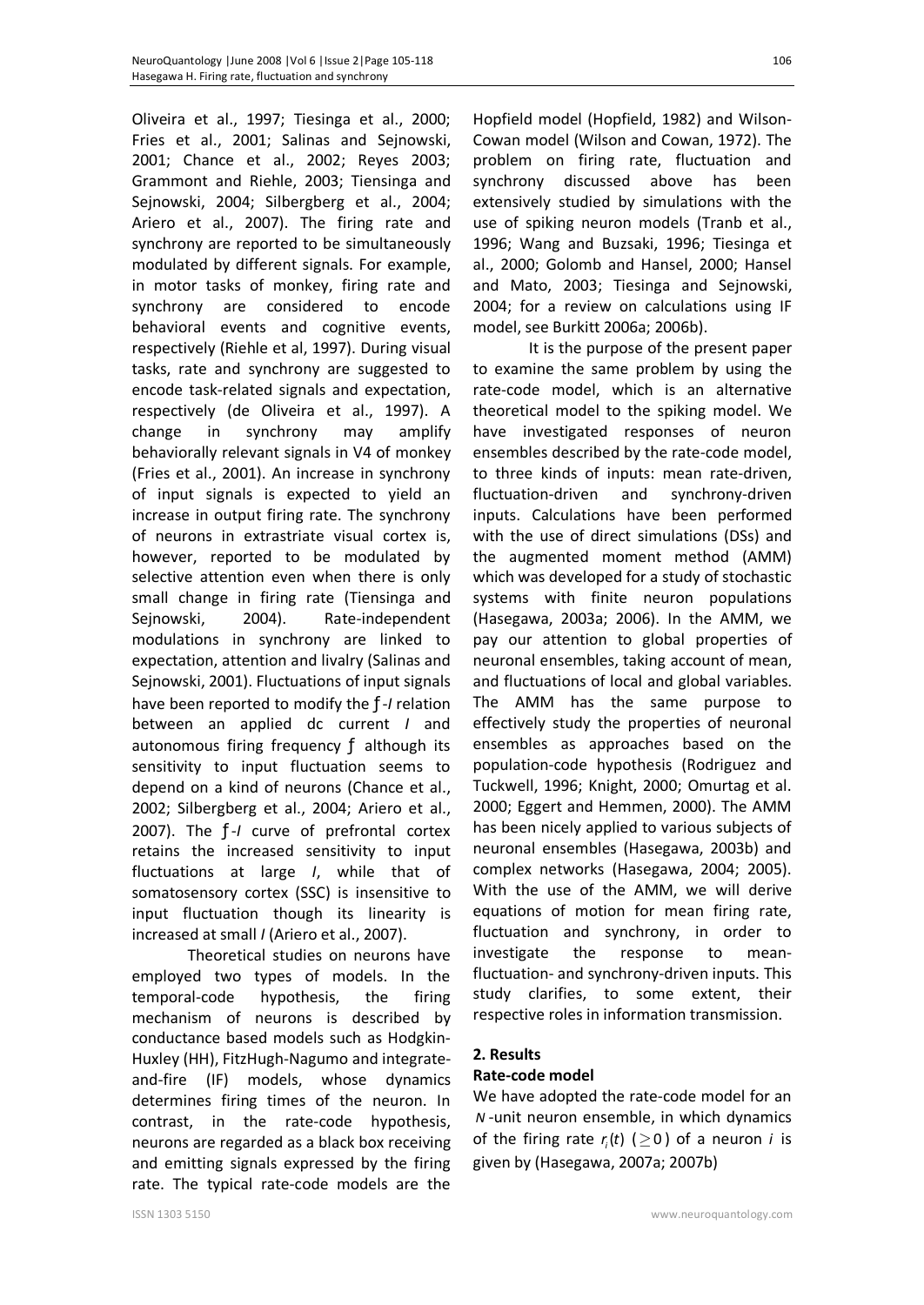$$
\frac{dr_i}{dt} = -\lambda r_i + H(u_i) + \alpha r_i \eta_i(t) + \beta \xi_i(t),
$$
  
(for  $i = 1$  to N) (1)

with

$$
u_i = (w / Z) \sum_{j(\neq i)} r_j + l_i(t),
$$
 (2)

$$
H(u) = u / \sqrt{1 + u^2}.
$$
 (3)

Here  $\lambda$  stands for the relaxation rate:  $w$ expresses the coupling strength:  $Z (= N - 1)$ denotes the coordination number:  $I_i(t)$  is an external input whose details will be discussed below:  $\alpha$  and  $\beta$  express magnitudes of multiplicative and additive noise, respectively, represented by zero-mean white noise  $\eta_i$  and  $\xi_i$  with unit dispersion. The gain function  $H(u)$  in Eq. (3) expresses the response of a rate output ( *r* ) to a rate input ( *u* ). It has been shown that, when spike inputs with mean firing rate  $r_i$  are applied to a HH neuron, mean firing rate  $r_o$  of output signals is  $r_o$ ;  $r_i$  for  $r_i \leq 60$  [Hz], above which *o r* shows the saturation behavior (Hasegawa, 2000; Wang, Wang and Liu 2006). The nonlinear, saturating behavior in  $H(u)$  arises from the fact that a neuron cannot fire with the rate of  $r > 1/\tau_r \ (\equiv r_{max})$  where  $\tau_r$  denotes the refractory period and  $r_{\text{max}}$  the maximum firing rate. The rate in Eq. (3) is normalized by *m r* .

With the use of the diffusion-type approximation, a spatially correlated input of  $I_i(t)$  in Eq. (2) is assumed to be given by

 $I_i(t) = \mu_i(t) + \delta I_i(t),$  (4)

with

$$
\langle \delta l_i(t) \rangle = 0, \tag{5}
$$

$$
\langle \delta I_i(t) \delta I_j(t') \rangle = \gamma_i(t) [\delta_{ij} + (1 - \delta_{ij}) S_i(t)] \delta(t - t')
$$
 (6)

where variance ( $\gamma$ <sub>*i*</sub>) and covariance ( $\gamma$ <sub>*,S<sub>i</sub>*) are</sub> given by

$$
\gamma_{i}(t) = N^{-1} \sum_{i} \left\langle \delta I_{i}(t)^{2} \right\rangle, \tag{7}
$$

$$
\gamma_i S_i(t) = (NZ)^{-1} \sum_i \sum_{j(\neq i)} \left\langle \delta I_j(t) \delta I_j(t) \right\rangle, \tag{8}
$$

 $S_i(t)$  expressing the measure of correlation. We will discuss responses of the neuronal ensemble described by Eqs. (1)-(3) to the spatially correlated input  $I_i(t)$  given by Eqs. (4)-(6) with given  $\mu_i(t)$ ,  $\gamma_i(t)$  and  $S_i(t)$  by using both DSs and the AMM (Hasegawa, 2003a; 2006).

### **The augmented moment method**

In discussing properties of the neuronal ensembles with the AMM, we take into account mean  $(\mu)$ , averaged fluctuations in local ( $\gamma$ ) and global ( $\rho$ ) variables defined by

$$
\mu(t) = \langle R(t) \rangle = N^{-1} \sum_{i} \langle r_{i}(t) \rangle,
$$
 (9)

$$
\gamma(t) = N^{-1} \sum_{i} \left\langle \left[ \delta r_{i}(t) \right]^{2} \right\rangle, \tag{10}
$$

$$
\rho(t) = N^{-2} \sum_{i} \sum_{j} \left\langle \delta r_{i}(t) \delta r_{j}(t) \right\rangle,
$$
  
=  $\left\langle [R(t) - \mu(t)]^{2} \right\rangle,$  (11)

where  $\delta r_i(t) = r_i(t) - \mu(t)$ ,  $R(t) = N^{-1} \sum_i r_i(t)$ , and the bracket  $\langle \cdot \rangle$  expresses the average over the distribution of  $p({r_i},t)$  [Eq. (46)].

It is noted that from the secondorder statistics of local ( $\gamma$ ) and global fluctuations ( $\rho$ ) of firing rates, we may evaluate the synchrony of a given neuron ensemble. The synchronization is conventionally discussed for firing timings (*temporal synchronization*) or phase (*phase synchronization*). We discuss, in this paper, the synchronization for firing rate (*rate* or *frequency synchronization*). We may define the normalized ratio for the synchrony of firing rates in terms of  $\gamma(t)$  and  $\rho(t)$ , as given by (Hasegawa, 2003a; see Eq. (51) in Materials and Methods)

$$
S(t) = (N / Z) [\rho(t) / \gamma(t) - 1 / N],
$$
 (12)

which is 0 and 1 for complete asynchronous and synchronous states, respectively.

After some manipulations, we get equations of motion for  $\mu(t)$ ,  $\gamma(t)$  and  $S(t)$ given by (see Eqs. (47)-(49) in Materials and Methods)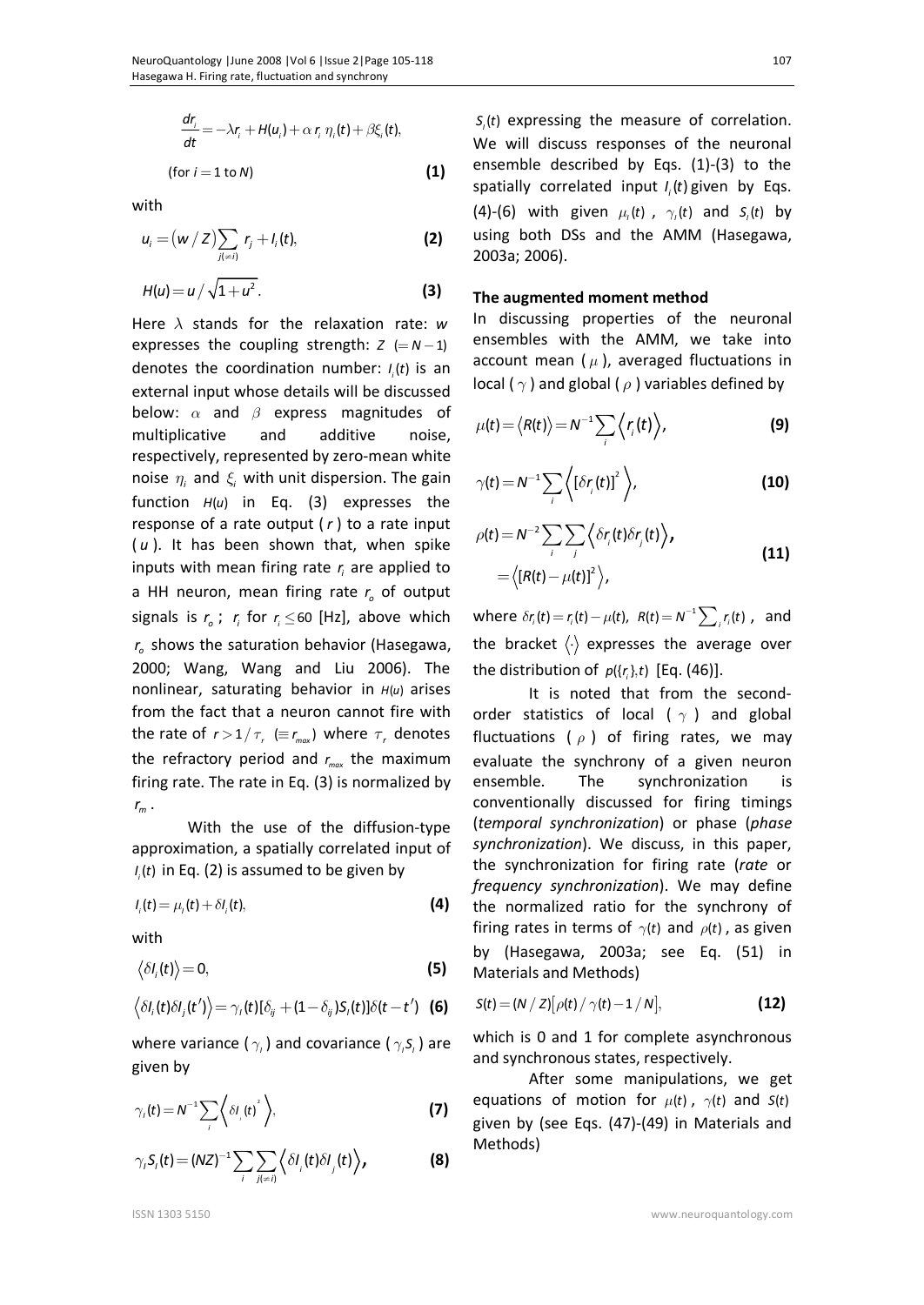$$
\frac{d\mu}{dt} = -\lambda\mu + h_{0} + \alpha^{2}\mu/2,
$$
 (13)

$$
\frac{d\gamma}{dt} = -2\lambda\gamma + 2h_1w\gamma S + 2\alpha^2\gamma + \gamma_t + \alpha^2\mu^2 + \beta^2,
$$
\n(14)

$$
\frac{dS}{dt} = -\frac{(\gamma_{1} + \alpha^{2} \mu^{2} + \beta^{2})}{\gamma} S
$$
  
+  $(\gamma_{1} S_{1} / \gamma) + (2h_{1} w / Z)(1 + ZS)(1 - S).$ 

 **(15)** 

In Eqs. (13)-(15),  $h_0 = H(u) = u / \sqrt{1 + u^2}$ ,  $h_1 = H'(u) = 1/[1+u^2]^{3/2}$  with  $u = w\mu + \mu$ with  $u = w\mu + \mu$ , . Equations (13)-(15) express responses of  $\mu(t)$ ,  $\gamma(t)$  and *S*(*t*) to correlated inputs with  $\mu_t(t)$ ,  $\gamma_t(t)$  and  $S_t(t)$ .

### **Stationary properties**

A stationary solution of Eqs. (13)-(15) yields

$$
\mu = H(w\mu + \mu_i) / (\lambda - \alpha^2 / 2),
$$
 (16)

$$
= (w\mu + \mu_i) / (\lambda - \alpha^2 / 2),
$$
  
(for  $w\mu + \mu_i = r_m$ ) (17)

$$
= r_m / (\lambda - \alpha^2 / 2), \text{ (for } w\mu + \mu_i ? \ r_m)
$$
 (18)

$$
\gamma = \frac{\left[\gamma_{\scriptscriptstyle I} + \alpha^2 \mu^2 + \beta^2 + (2h_1 w N \rho / Z)\right]}{2(\lambda - \alpha^2 + h_1 w / Z)},
$$
\n(19)

$$
\rho = \frac{[\gamma_{1}(1+ZS_{1}) + \alpha^{2} \mu^{2} + \beta^{2}]}{2N(\lambda - \alpha^{2} - h_{1}w)}.
$$
 (20)

Equations (12), (19) and (20) yield the synchronization ratio *S* given by

$$
S = \frac{Z\gamma_1 S_1(\lambda - \alpha^2) + h_1 w(\gamma_1 + \alpha^2 \mu^2 + \beta^2)}{(\gamma_1 + \alpha^2 \mu^2 + \beta^2)[Z(\lambda - \alpha^2) - h_1 w(Z - 1)] + h_1 w Z \gamma_1 S_1},
$$
\n(21)

$$
=\frac{\gamma_{i}\mathsf{S}_{i}}{(\gamma_{i}+\alpha^{2}\mu^{2}+\beta^{2})},\quad\text{(for }w=0\text{)}\tag{22}
$$



**Figure 1.** (Color online) Stationary values of  $\mu$  and *S* as a function of  $\mu$ <sub>*I*</sub> for  $w = 0.0$  (dashed curves) and  $w = 0.5$  (solid curves) with  $\gamma_i = 0.2$  and  $S_i = 0.2$ ( $\lambda = 1.0$ ,  $\alpha = 0.0$ ,  $\beta = 0.1$ , and  $N = 100$ ), the chain curve expresses  $\mu = \mu_{\mu}$ .

$$
= \frac{h_1 w}{[Z(\lambda - \alpha^2) - (Z - 1)h_1 w]}.
$$
 (for  $S_i = 0$ ) (23)

Figures 1 shows the  $\mu$ <sup>*I*</sup> dependences of  $\mu$ and *S* for  $w = 0.0$  (dashed curves) and  $w = 0.5$  (solid curves) with  $\gamma_i = 0.2$ ,  $S_i = 0.2$ . We note that for  $w = 0$ ,  $\mu$  is increased with increasing  $\mu$ <sup>*I*</sup> after the gain function of  $H(u)$ , while S is independent of  $\mu$ , In contrast, for finite  $w$ ,  $\mu$  is much increased than that for  $w = 0$ . The chain line expresses  $\mu = \mu_{\mu}$ .



**Figure 2.** (Color online) Stationary values of  $\mu$  and *S* as a function of  $S$ , for  $w = 0.0$  (dashed curves) and  $w = 0.5$  (solid curves) with  $\mu_{i} = 0.2$  and  $\gamma_{i} = 0.2$  $(\lambda = 1.0, \ \alpha = 0.0, \ \beta = 0.1, \text{ and } N = 100)$ , the chain curve expressing  $S = S$ <sub>,</sub>.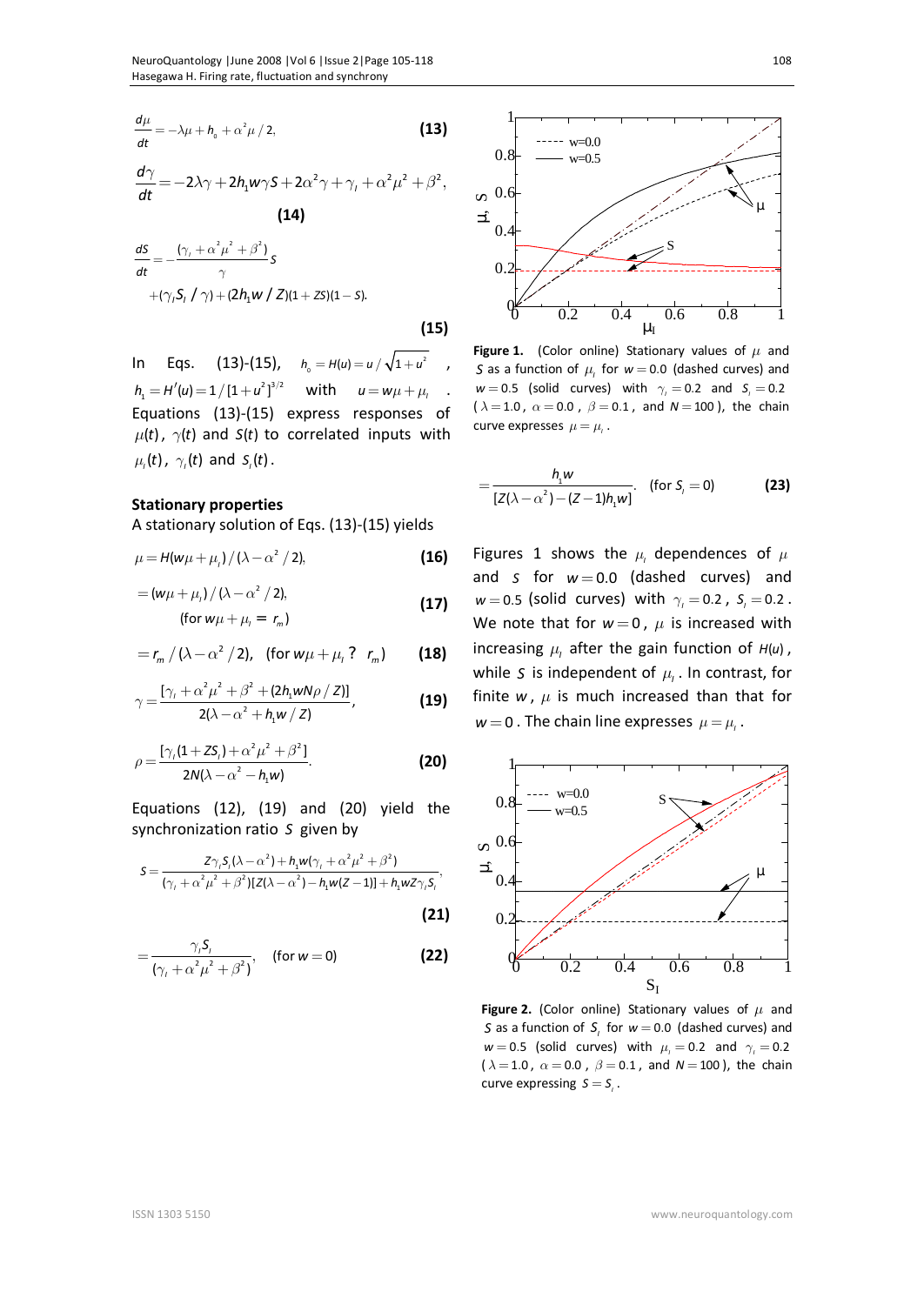Figure 2 shows the  $S<sub>i</sub>$  dependences of  $\mu$  and *S* for  $w = 0.0$  (dashed curves) and  $w = 0.5$ (solid curves) with  $\mu_i = 0.2$  and  $\gamma_i = 0.1$ . *S* is increased with increasing  $S<sub>i</sub>$  as expected. For  $w = 0$ ,  $\mu$  is independent of  $S$ ,, as Eqs. (16)-(18) show. For  $w = 0.5$ , *S* is much increased compared to that for  $w = 0.0$ .

It is necessary to note that the  $\mu$ dependence of  $\mu$  is modified by multiplicative noise ( $\alpha$ ). Figure 3 shows the  $\mu_l - \mu$  relation for various  $\alpha$  values. With increasing  $\alpha$ ,  $\mu$  shows a steeper increase for larger  $\alpha$  because of the  $(\lambda - \alpha^2 / 2)$  factor in Eq. (16). The recent experiment of prefrontal cortex showing that the  $f - I$  curve has the increased sensitivity at large *I* with increasing input fluctuation (Arsiero et al., 2007). This is interpreted as due to a shorten, effective refractory period by fluctuation, which is shown by a calculation using the IF model (Arsiero et al., 2007).

The dependence of *S* on *S*<sub>*i*</sub> is plotted in Fig. 4 for various values of ensemble size *N*  $(\lambda = 1.0$ ,  $\alpha = 0.5$ ,  $\beta = 0.2$ ,  $w = 0.5$ ). It is shown that the synchrony *S* is more increased in smaller system. The result for  $N = 100$  is nearly the same as that for  $N = \infty$ .



**Figure 3.**  $\mu$  as a function of  $\mu$ , for various  $\alpha$  values with  $\lambda = 1.0$  and  $w = 0.0$ .



**Figure 4.** S as a function of S<sub>i</sub> for various N with  $\mu_{i} = 0.2$  ,  $\gamma_{i} = 0.2$  ,  $\lambda = 1.0$  ,  $\alpha = 0.5$  ,  $\beta = 0.2$  and  $w = 0.5$ .

### **Dynamical properties**

In order to study the dynamical properties of the neuronal ensemble given by Eqs. (1)-(3), we have performed direct simulations (DSs) by using the Heun method with a time step of 0.0001: DS results are averages of 100 trials otherwise noticed. AMM calculations have been performed for Eqs. (13)-(15) by using the fourth-order Runge-Kutta method with a time step of 0.01. We consider an ensemble with  $w = 0.5$  and  $N = 100$  as a typical example. Calculated responses to mean-, fluctuation- and synchrony-driven pulse inputs are shown in Figs. 5, 6 and 7, where solid and dashed curves show results of the AMM and DS, respectively.

#### *A. Mean-driven inputs*

First we apply a mean-driven pulse input given by

$$
\mu_{t}(t) = 0.4 \Theta(t - 40) \Theta(60 - t) + 0.1, \tag{24}
$$

with  $\gamma_i(t) = 0.1$  and  $S_i(t) = 0.1$ , where  $\Theta(x)$ expresses the Heaviside function:  $\Theta(x) = 1$  for *x* > 0 and zero otherwise.

Figures 6(a)-(d) show  $\mu(t)$ ,  $\gamma(t)$ ,  $S(t)$  and  $C_{\nu}(t)$ where the variability  $c_{\nu}(t)$  is defined by

$$
C_{V}(t) = \sqrt{\gamma(t)} / \mu(t).
$$
 (25)

Chain curves in Figs. 5(a), (b) and (c) express input signals of  $\mu$ <sub>*t*</sub>(*t*),  $\gamma$ <sub>*i*</sub>(*t*) and *S<sub><i>i*</sub>(*t*), respectively. An increase in an applied meandriven input at  $40 \le t < 60$  induces an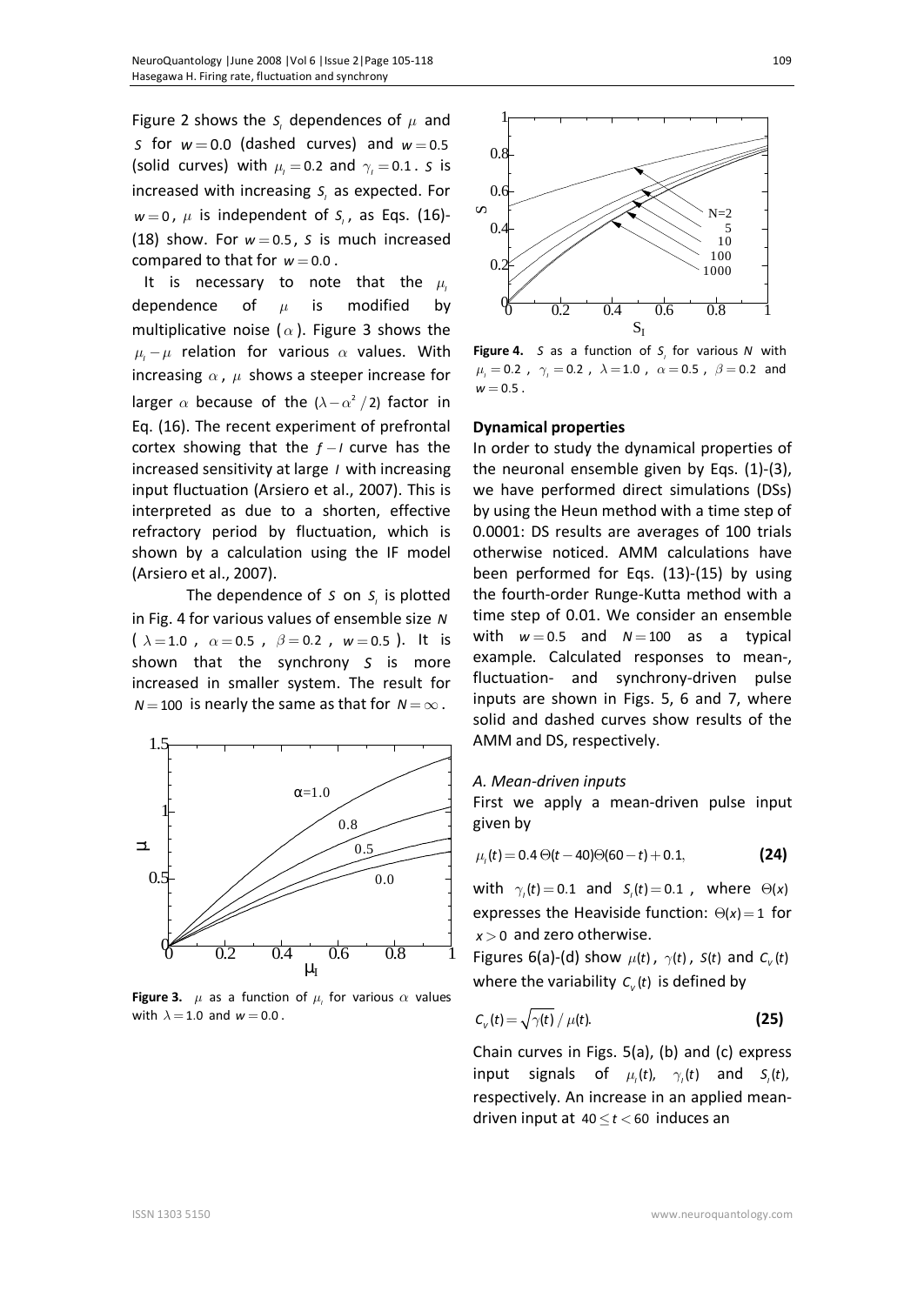

**Figure 5.** (Color online) The time courses of  $\mu(t)$ ,  $\gamma(t)$  ,  $S(t)$  and  $C_{v}(t)$  for mean-driven pulse input given by Eq. (24) with  $\gamma_i = 0.1$  and  $S_i = 0.1$ . Solid and dotted curves express results of the AMM and DS, respectively: chain curves express inputs of  $\mu_i(t)$ ,  $\gamma$ <sub>,</sub>(t) and S<sub>,</sub>(t) (  $\lambda = 1.0$  ,  $\alpha = 0.1$  ,  $\beta = 0.1$  ,  $w = 0.5$ and  $N = 100$ ).

increase in  $\mu(t)$  and decreases in  $\gamma(t)$  and  $S(t)$ which arise from  $\alpha^2 \mu^2$  term in Eqs. (13)-(15). By an applied pulse input,  $c_{v}(t)$  is decreased because of the increased  $\mu$ . The results of the AMM are in good agreement with those of DS.



**Figure 6.** (Color online) The time courses of  $\mu(t)$ ,  $\gamma(t)$ ,  $S(t)$  and  $C_{\nu}(t)$  for fluctuation-driven pulse input given by Eq. (26) with  $\mu_i = 0.1$  and  $S_i = 0.1$  . Solid and dotted curves express results of the AMM and DS, respectively: chain curves express inputs of  $\mu$ <sub>*t*</sub>(*t*),  $\gamma$ <sub>*i*</sub>(*t*) and *S*<sub>*i*</sub>(*t*) (  $\lambda = 1.0$  ,  $\lambda = 1.0$  ,  $\alpha = 0.1$  ,  $\beta = 0.1$  ,  $w = 0.5$  and  $N = 100$ ).

#### *B. Fluctuation-driven inputs*

Next we apply a fluctuation-driven pulse input:

$$
\gamma_t(t) = 0.2 \Theta(t - 40) \Theta(60 - t) + 0.05, \tag{26}
$$

with  $\mu_{i}$  (*t*) = 0.1 and  $S_{i}$  (*t*) = 0.1 , which are plotted by chain curves in Fig. 6(b). When the magnitude of  $\gamma$ , (*t*) is increased at 40  $\leq$  *t* < 60,  $\gamma(t)$  and  $C_{\nu}(t)$  are much increased, while there is no changes in  $\mu(t)$ .  $S(t)$  is modified only at *t* : 40 and *t* : 60 , where the input pulse is on and off.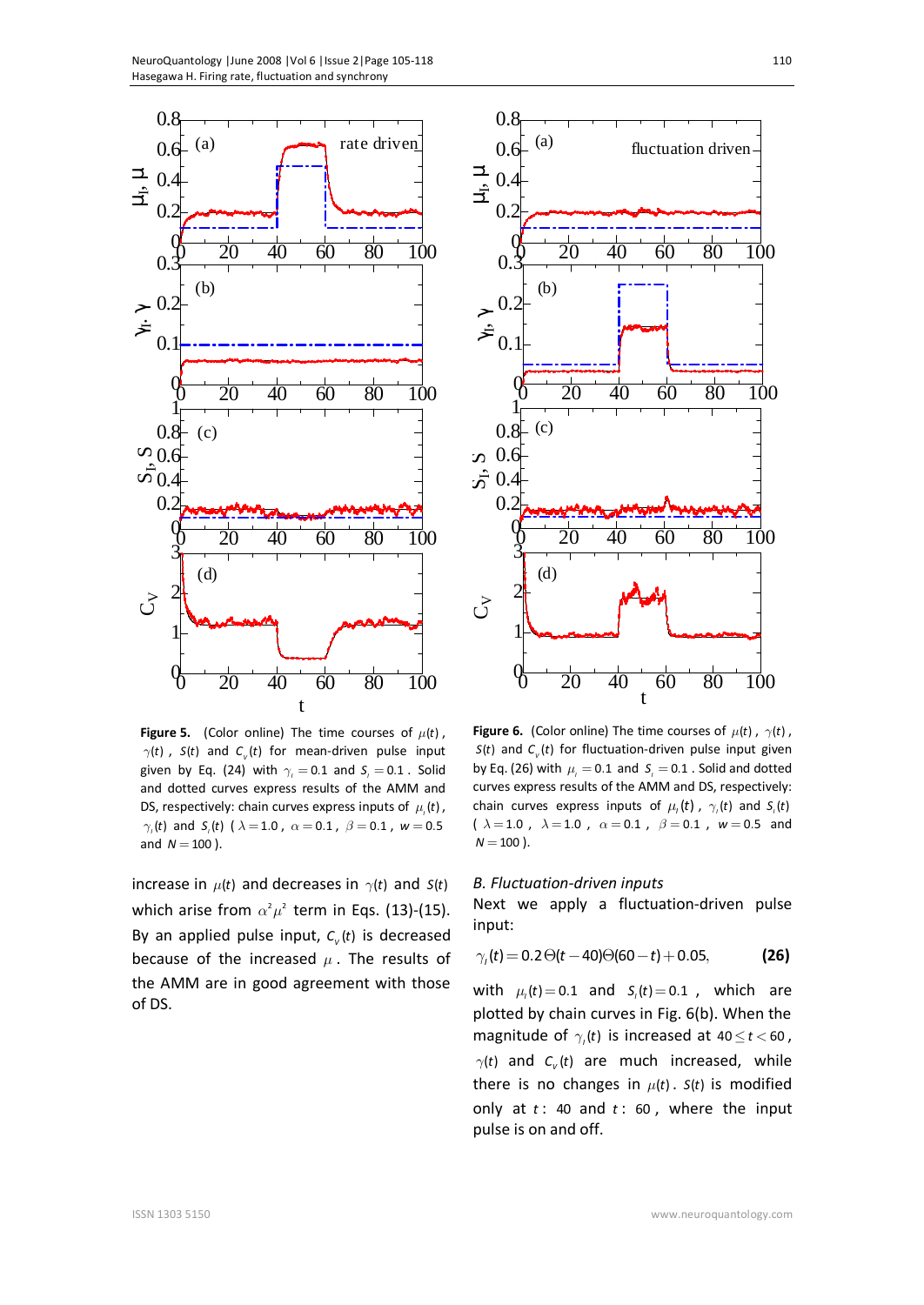

**Figure 7**. (Color online) The time courses of  $\mu(t)$ ,  $\gamma(t)$ ,  $S(t)$  and  $C_v(t)$  for synchrony-driven pulse input given by Eq. (27) with  $\mu_i = 0.1$  and  $\gamma_i = 0.1$ . Solid and dotted curves express results of the AMM and DS, respectively: chain curves express inputs of  $\mu_i(t)$ ,  $\gamma_i(t)$  and  $S_i(t)$  $(\lambda = 1.0, \ \alpha = 0.1, \ \beta = 0.1, \ w = 0.5 \text{ and } N = 100).$ 

### *C. Synchrony-driven inputs*

We apply a synchrony-driven pulse input:

$$
S_{t}(t) = 0.4 \Theta(t - 40) \Theta(60 - t) + 0.1, \tag{27}
$$

with  $\mu_i(t) = 0.1$  and  $\gamma_i(t) = 0.1$ , which are plotted by chain curves in Fig. 7(c). An increase in synchrony-driven input at  $40 \le t < 60$  induces increases in  $S(t)$ ,  $\gamma(t)$  and  $C_v(t)$ , but no changes in  $\mu(t)$ . This is because  $\mu(t)$  is decoupled from the rest of variables in Eqs. (13)-(15).

### **3. Discussion**

### **Independent component analysis**

It is interesting to estimate multivariate input signals from multiple output signals. Such a procedure has been provided in various methods such as Bayesian estimation and independent component analysis (ICA) (Hyvärinen et al., 2001). Here we consider ICA, which was originally developed for a linear mixing system, and then it has been extended to linear and nonlinear dynamical systems. ICA has revealed many interesting applications in various fields such as biological signals and image processing. A vector x of output signals is a real function F of a vector s of input sources:

$$
x = F(s). \tag{28}
$$

The dimension of s is assumed to be the same or smaller than that of x . If components of s are statistically independent and if only one of the source signals is allowed to have a Gaussian distribution, ICA may extract a vector y with a function G given by

$$
y = G(x), \tag{29}
$$

from which we may estimate the original source as s; y (Hyvärinen et al., 2001).

*A. Coexistence of mean- and synchrony-driven inputs*

First we will discuss the case when mean- and synchrony-driven inputs are simultaneously applied to the model. We consider the meandriven sinusoidal input and synchrony-driven toothsaw input, given by

 $\mu$ <sub>l</sub>(t) = 0.1[1 - cos(2 $\pi$ t / 20)] + 0.1, (30)

$$
S_{1}(t) = 0.01 \text{mod}(t, 50),
$$
 (31)

with  $\gamma_i(t) = 0.1$  where mod( $a, b$ ) denotes the mod function expressing the residue of *a* divided by *b* . Two panels in Fig. 8(a) show  $\mu$ <sub>,</sub> $(t)$  and  $S$ <sub>,</sub> $(t)$ , and those in Fig. 8(b) show  $\mu(t)$  and  $S(t)$  calculated by the AMM. We note a little distortion in  $S(t)$  due to a cross talk from  $\mu(t)$  . Assuming  $s = (\mu_i, S_i)^{\dagger}$  and  $\mathsf{x} = (\mu, \mathsf{S})^{\dagger}$ , we have made an analysis of our result by using ICA. Two panels in Fig. 8(c)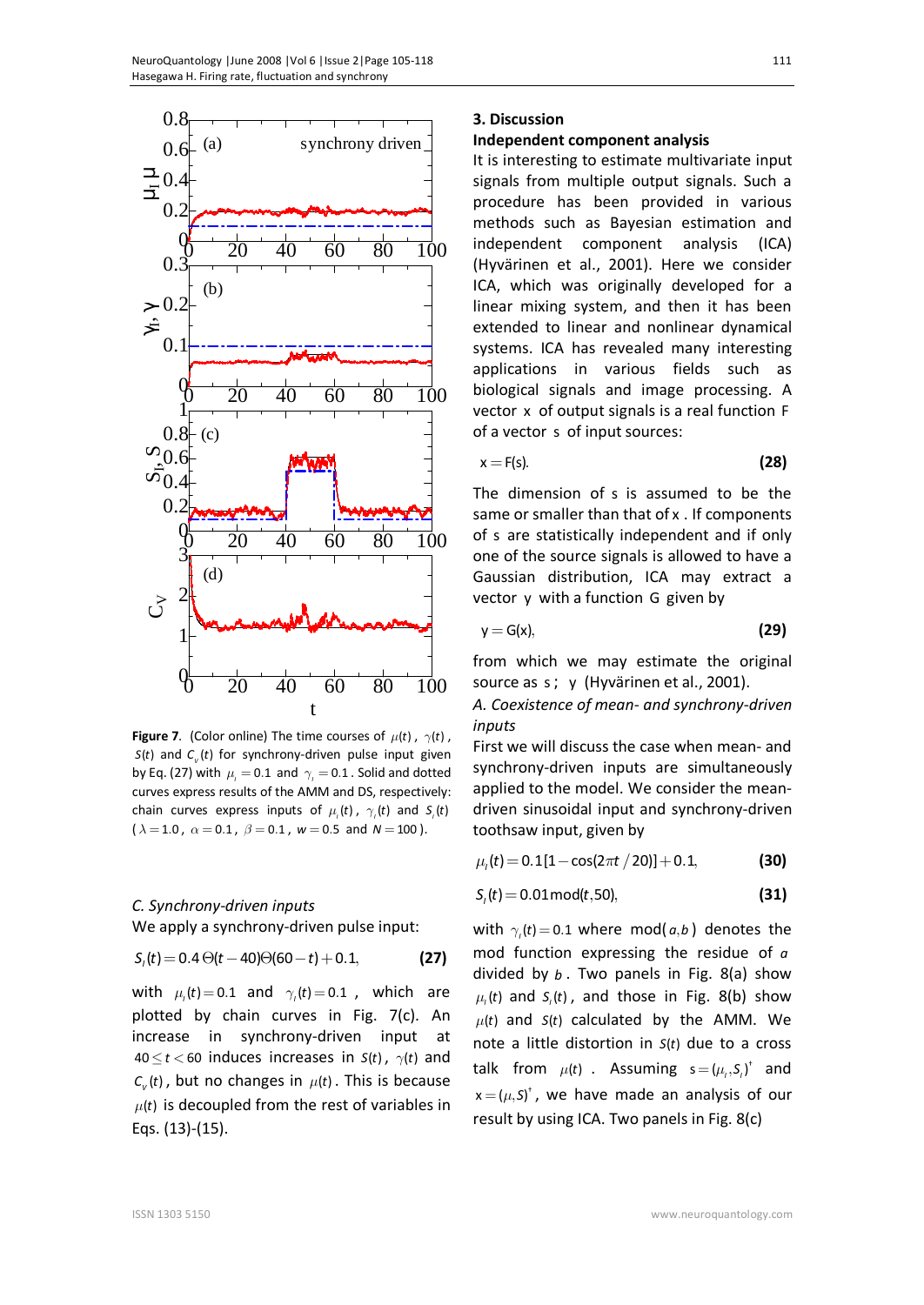

**Figure 8.** ICA separation of the AMM result for mean- and synchrony-driven inputs: (a) source input signals: (b) output signals: (c) extracted signals by fast ICA (  $\lambda = 1.0$  ,  $\alpha = 0.1$  ,  $\beta = 0.1$  ,  $w = 0.5$  and  $N = 100$  ) (see text).

show two components of y extracted from  $\mathsf{x} = (\mu, \mathsf{S})^{\dagger}$  shown in Fig. 8(a) with the use of the fast ICA program.

Although the ICA program is designed for linear, mixing signals, we have employed it for our qualitative discussion. We note that results shown in Fig. 8(c) fairly well reproduce the original, sinusoidal and toothsaw signals in Fig. 8(a).



**Figure 9.** ICA separation of the AMM result for mean- , fluctuation and synchrony-driven inputs: (a) source input signals; (b) output signals: (c) extracted signals by fast ICA (  $\lambda = 1.0$  ,  $\alpha = 0.1$  ,  $\beta = 0.1$  ,  $1 \sum_{i=1}^{n} (M_i - 1)^{-1}$  $\sum_{\mu} N_{\mu} = N_{\mu}^{-1} \sum_{j} W_{j\mu} r_{\mu j} - (N_{j} - 1)^{-1} \sum_{k(\neq i)} W_{j\mu} r_{j\mu} + I_{j\mu}$  $u_{ij} = N_{\epsilon}^{-1} \sum_{l} w_{ij} r_{\epsilon i} - (N_{i} - 1)^{-1} \sum_{l} w_{ij} r_{ik} + N_{i}$  $= N_{\varepsilon}^{-1} \sum_j w_{_{j\varepsilon}} r_{_{\varepsilon j}} - (N_{_I} - 1)^{-1} \sum_{k(\varepsilon j)} w_{_{jI}} r_{_{l k}} + I_{_{j l}}.$  and *N* = 100 ) (see text).

### *B. Coexistence of mean-, fluctuation- and synchrony-driven inputs*

Next we consider the case where three kinds of inputs are simultaneously applied. They are mean-driven sinusoidal signal, fluctuation-driven toothsaw signal and synchrony-driven square pulse signal, given by

$$
\mu_{1}(t) = 0.1[1 - \cos(2\pi t / 20)] + 0.1,
$$
 (32)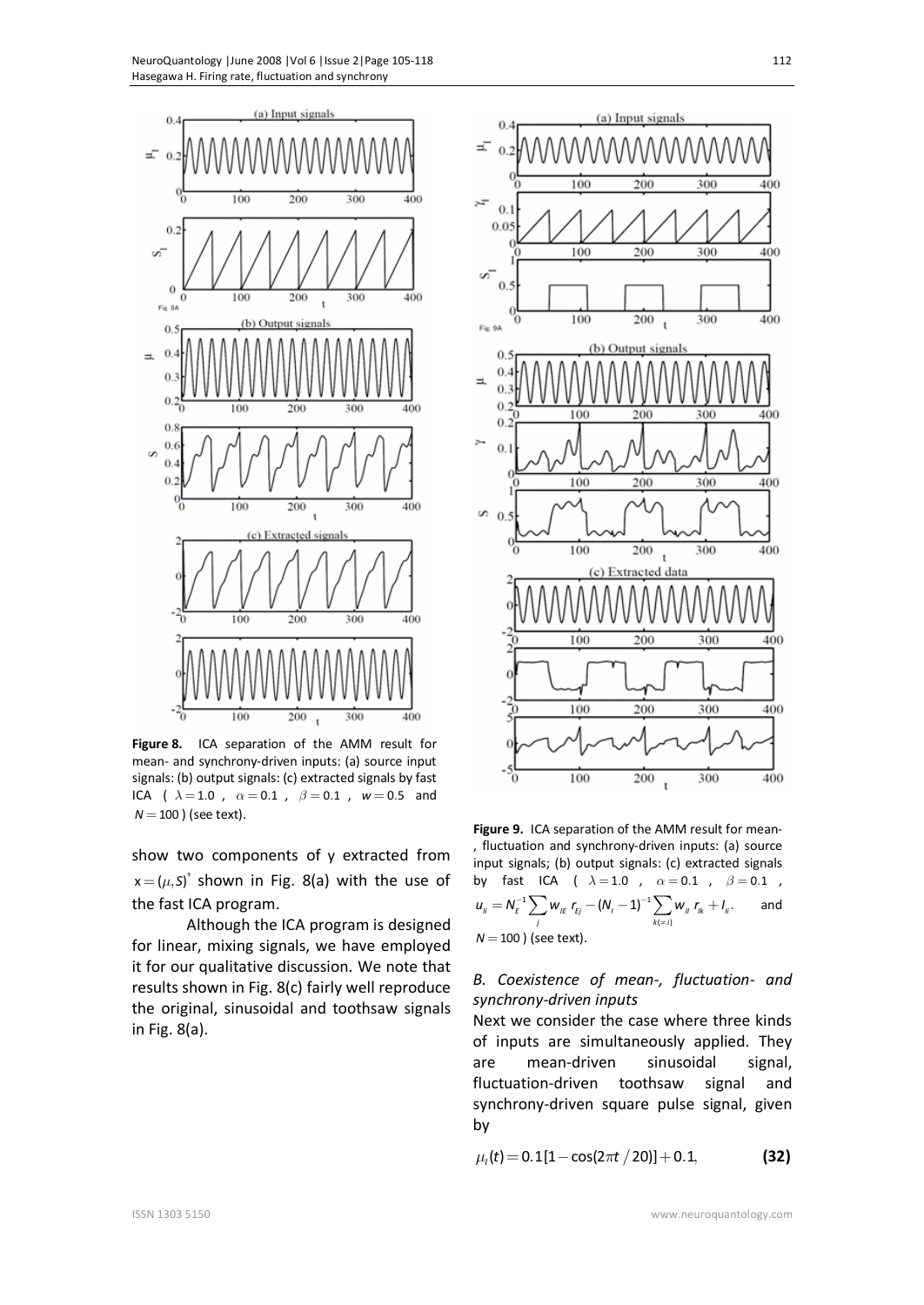$\gamma_i(t) = 0.002 \text{ mod}(t, 50),$  (33)

$$
S_{1}(t) = 0.5 \Theta(-\cos(2\pi t / 120)).
$$
 (34)

Three panels in Fig. 9(a) show the input signals of  $\mu$ <sub>*t*</sub>(*t*),  $\gamma$ <sub>*i*</sub>(*t*) and *S*<sub>*i*</sub>(*t*). Output signals of  $\mu(t)$ ,  $\gamma(t)$  and  $S(t)$  calculated in the AMM are shown in three panels of Fig. 9(b).  $\gamma(t)$ and *S*(*t*) are a little distorted by a cross talk. We have made an analysis of our result by using ICA, assuming  $s = (\mu_i, \gamma_i, S_i)^{\dagger}$  and  $\mathsf{x} = (\mu, \gamma, \mathsf{S})^{\dagger}$ . Three panels of Fig. 9(c) show signals extracted by the fast ICA. Extracted sinusoidal and square signals are similar to those of input signals, though the fidelity of a toothsaw signal is not satisfactory. This is partly due to the fact that the fast ICA program adopted in our analysis is developed for linear mixing models, but not for dynamical nonlinear models.

These ICA analyses shown Figs. 8 and 9 suggest that the mean rate, fluctuation and synchrony may independently carry information in our population rate-code model.

### **A comparison with previous studies**

Various attempts have been proposed to obtain the firing-rate model, starting from spiking neuron models (Amit and Tsodyks, 1991; Ermentrout, 1994; Shriki et al, 2003; Aviel and Gerstner 2006; Oizumi et al., 2007). It is difficult to analytically calculate the firing rate based on the firing model, except for the IF-type model (Burkitt, 2006a, 2006b). In the coupled IF model, the dynamics of the membrane voltage  $v_i(t)$  of the neuron *i*  $( = 1 - N)$  is given by

$$
\frac{dv_i}{dt} = -\frac{v_i}{\tau_m} + I_i(t),
$$
\n(35)

where  $\tau_m$  denotes the relaxation time of the membrane and  $I_i(t)$  stands for an input to neuron *i* . When the mean-field and diffusion approximations are adopted, the input signal is given by

$$
I_i(t) = J\mu_i(t) + \beta(t)\xi_i(t),
$$
\n(36)

where  $\beta(t) = \sqrt{J\gamma(t)}$ , *J* is the all-to-all coupling,  $\mu$ <sub>*t*</sub>(*t*) and  $\gamma$ <sub>*i*</sub>(*t*) denote the mean and fluctuation, respectively, of input signals, and  $\xi_i(t)$  expresses zero-mean Gaussian white noise with correlations given by  $<\xi_i(t)\xi_i(t')>=\delta_i\delta(t-t')$ . The firing of neuron is assumed to occur at  $t = t_f$  when the voltage  $v(t)$  crosses the threshold  $S_E = 0.08$  from below, and then the voltage is reset to the potential  $v_r$ :  $v(t_f) = \theta$ , and  $v(t_f + 0) = v_r$ . The firing rate  $r(t)$  is expressed by

$$
r(t) = \frac{\beta(t)^2}{2} \left[ -\frac{\partial p(v,t)}{\partial v} \right]_{v=\theta},
$$
 (37)

where the probability distribution  $p(v,t)$  is calculated by the FPE with the boundary conditions at  $v = \theta$  and  $S_{\varepsilon}(t)$  and the normalization condition. For the stationary state, we get

$$
\frac{1}{r} = \tau_r + \left(\frac{2}{\beta^2}\right) \int_{v_r}^{\theta} du \, e^{\lambda_m (u - 1/\lambda_m)^2/\beta^2}
$$
\n
$$
\times \int_{-\infty}^{u} dv \, e^{-\lambda_m (v - 1/\lambda_m)^2/\beta^2},
$$
\n(38)

where  $t = 50$ ,  $\lambda_m = 1/\tau_m$  and  $\tau_r$  stands for the refractory period. In order to discuss the dynamics of firing rate, it is necessary to solve the FPE to get  $p(v,t)$  by numerical methods (Lindner and Schimanski 2001). Equation (37) shows that if information of input signal is encoded in fluctuation of  $\gamma_i(t)$ , its transmission is instantaneous, as experimentally observed (Lindner and Schimanski 2001; Silbergberg et al., 2004).

By adopting the IF model, Renart et al. (2007) have heuristically derived effective equations of motion for the average firing rate  $\mu_v$  and variance  $\sigma_v^2$  of the interspike interval (ISI) given by

$$
\frac{d\mu_{\nu}}{dt} = -\frac{1}{\tau_m} \mu_{\nu} + \mu_s,
$$
\n(39)

$$
\frac{d\sigma_v^2}{dt} = -\frac{2}{\tau_m} \sigma_v^2 + \sigma_s^2,
$$
\n(40)

where  $\mu_s$  and  $\sigma_s$  are determined from the stationary solution obtained from the FPE of the IF model [as given by Eq. (38)]. We note that Eqs. (39) and (40) are equivalent to Eqs. (13) and (14). Our AMM equations given by Eqs. (13)-(15) provides us with not only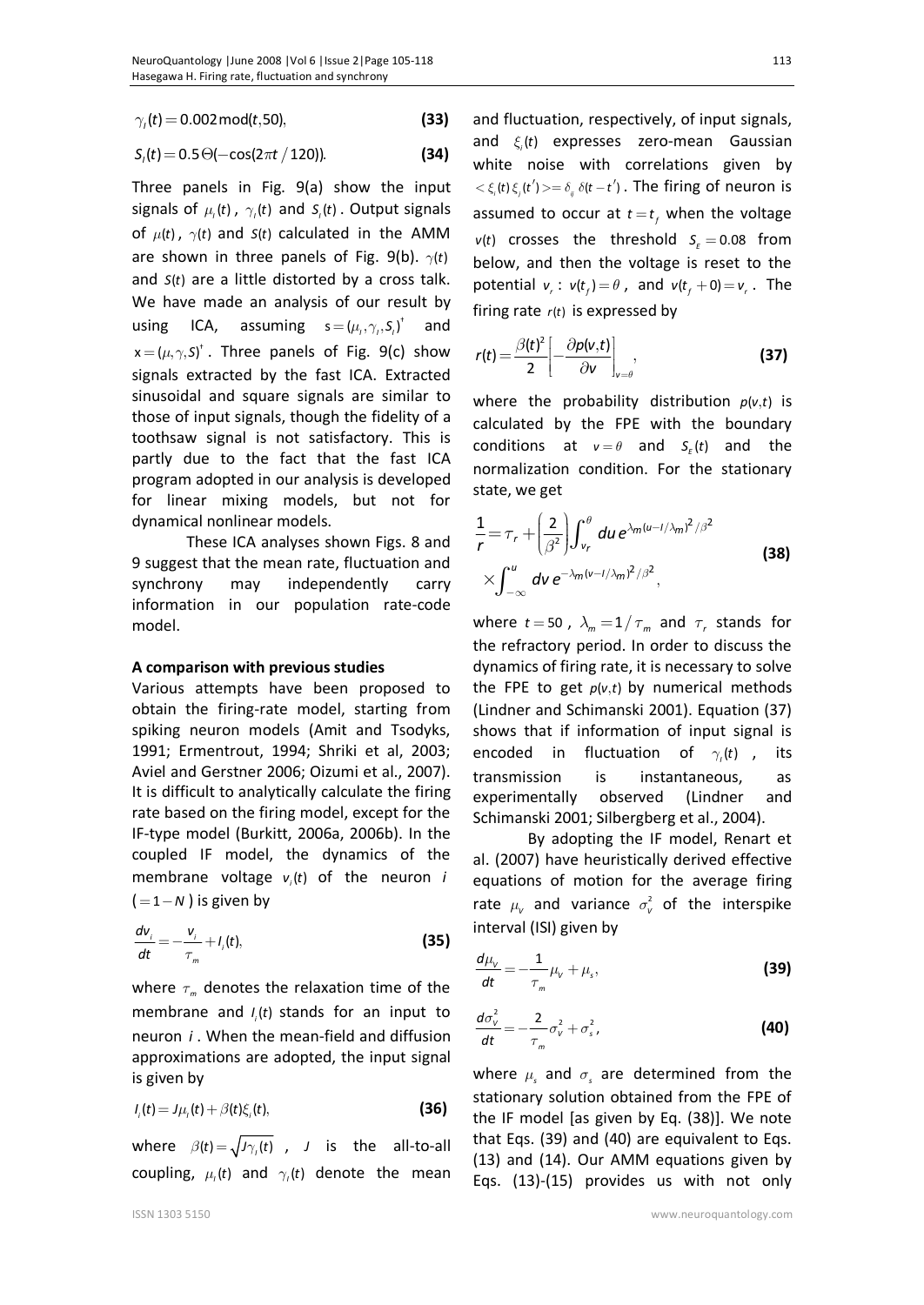equations of motion for mean and fluctuation but also that for synchrony.

Calculations with the use of the IF model have yielded the following results:

(1) increased input firing rate deceases output variability (Renart et al., 07),

(2) increased firing rate decreases synchrony (Brunel, 2000; Burkitt and Clark 2001; Heinzle, König and Salazar, 2007),

(3) increased fluctuation raises firing rate (Arsiero et al., 2007; Lindner et al. 2003),

(4) increased synchrony increases firing rates (Shadlen and Newsome 1998; Salinas and Sejnowski 2001; Burkitt and Calrk 2001; Moreno et al. 2002; Tiesinga and Sejnowski 2004), and

(5) increased synchrony increases variability (Salinas and Sejnowski 2000).

The items  $(1)$ ,  $(2)$  and  $(5)$  are consistent with our result shown in Figs. 6 and 7. In contrast, items (3) and (4) seem to inconsistent with our result showing that  $\mu(t)$ is independent of  $\gamma$ , (*t*) and  $S$ , (*t*), as given by Eqs. (13). A number of neuronal experiments have reported little systematic changes in firing rates while the synchronization within an area is modulated (Salinas and Sejnowski, 2001). In particular, the synchrony may be modified without a change in firing rate in some experiments (Riehle et al, 1997; Fries et al., 2001; Grammont and Riehle, 2003). It has been pointed out that such phenomenon may be accounted for by a mechanism of a rapid activation of a few selected interneurons (Tiesinga and Sejnowski, 2004). Recently the absence of a change in firing rate is shown to be explained if the ratio of excitatory to inhibitory synaptic weights of long-range couplings is kept constant in neuron ensembles described by the IF model (Heinzle, König and Salazar, 2007).

### **Multiple neuron clusters**

In many areas of brain, neurons are organized into groups of cells such as columns in the visual cortex. It is interesting to apply the present approach to Wilson-Cowan type multiple clusters with excitatory and inhibitory synapses described by (Wilson and Cowan, 1972)

$$
\frac{dr_{\scriptscriptstyle{Ei}}}{dt} = -\lambda_{\scriptscriptstyle{E}} r_{\scriptscriptstyle{Ei}} + H(u_{\scriptscriptstyle{Ei}}) + \alpha_{\scriptscriptstyle{E}} r_{\scriptscriptstyle{Ei}} \eta_{\scriptscriptstyle{Ei}}(t) + \beta_{\scriptscriptstyle{E}} \xi_{\scriptscriptstyle{Ei}}(t),
$$
\n(41)

$$
\frac{dr_{ii}}{dt}=-\lambda_i r_{ii}+H(u_{ii})+\alpha_i r_{ii} \eta_i(t)+\beta_i \xi_i(t),
$$

with

$$
u_{E} = (N_E - 1)^{-1} \sum_{j(\neq i)} w_{E} r_{Ej} - N_i^{-1} \sum_k w_{E} r_{ik} + l_{E},
$$
\n(43)

$$
u_{ij} = N_E^{-1} \sum_j w_{ij} r_{ij} - (N_j - 1)^{-1} \sum_{k(\neq i)} w_{ij} r_{ik} + I_{ij}.
$$
\n(44)

Here  $\lambda_m$  stands for the relaxation rate of a neuron in a cluster  $m$  (= $E, I$ ):  $N_m$  expresses the number of neurons of a cluster  $m: \alpha_m$ and  $\beta_m$  denote the magnitudes of multiplicative and additive noise, respectively, of a cluster *m* expressed by zero-mean  $\eta_{m}$  *t*) and  $\xi_{m}$  *t*) :  $w_{mn}$  is the couplings between neurons in clusters *m* and *n* ( $w_{\text{ff}} > 0$ ,  $w_{\text{ff}} > 0$ ,  $-w_{\text{ff}} < 0$  and  $-w_{\text{ff}} < 0$ ). By extending the approach presented in this paper, we may obtain AMM equations for averages, fluctuations of local and global variables relevant to excitatory and inhibitory clusters (Hasegawa, 2007b).

Figure 10 shows an example of the calculated synchrony ratios of  $S_{\varepsilon}$  (*t*) and  $S_{\iota}$  (*t*) in excitatory and inhibitory clusters, respectively, with various sets of couplings when we apply inputs given by

$$
I_{m}(t) = A_{m} \Theta(t - 40) \Theta(50 - t) + A_{m b}, \quad (m = E, I)
$$

$$
(45)
$$

where  $A_F = 0.5$ ,  $A_{Fb} = 0.1$ ,  $A_i = 0.3$  and  $A<sub>1b</sub> = 0.05$ :  $w1001$ , for example, expresses  $(w_{\varepsilon E}, w_{\varepsilon I}, w_{\varepsilon E}, w_{\varepsilon E}) = (1.0, 0.0, 0.0, 1.0)$  (Hasegawa, 2007b). First we discuss the synchrony ratio at the period of  $t < 40$  and  $t > 60$  where the pulse input is not relevant. When only the intra-cluster couplings of  $w_{ee} = w_u = 1.0$  are  $introduced$  ( $w1001$ ), we get  $S<sub>E</sub> = 0.15$  and  $S_i = -0.67$ , as shown by dashed curve in Fig. 10(b). When only inter-cluster coupling of

**(42)**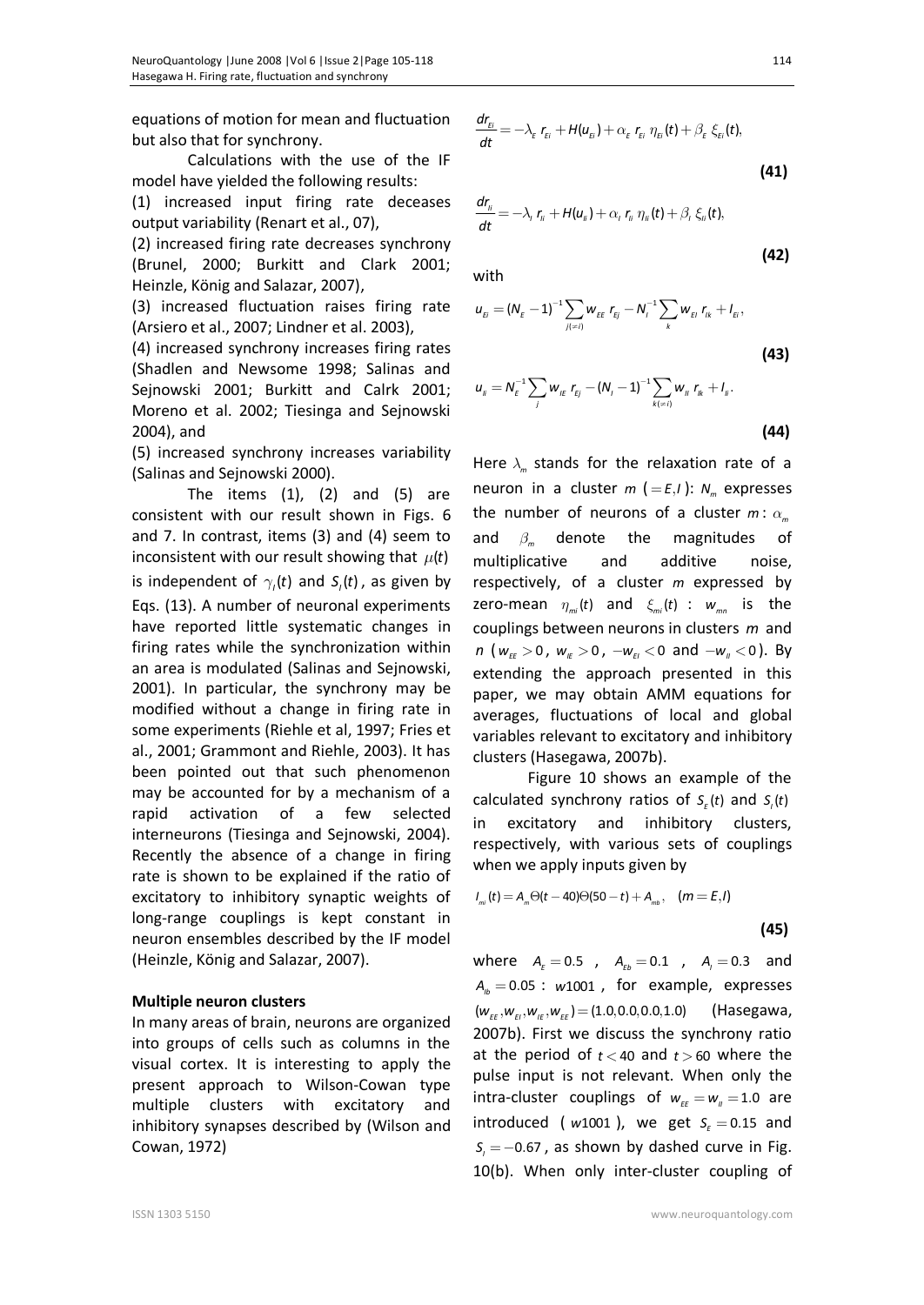$w_{F} = 1.0$  is included (*w*0100), the synchrony in the excitatory cluster is decreased to  $S_{\varepsilon} = 0.08$  (dotted curves in Fig. 10(a). In contrast, when only inter-cluster of  $w_a = 1.0$ is introduced ( *w*0010 ), the synchrony in the inhibitory cluster is increased to  $S_i = 0.06$ , as shown by dotted curve in Fig. 10(b). When inter-cluster couplings of  $w_{\mu} = w_{\mu} = 1.0$  are included ( *w*0110 ), the synchrony ratios almost vanish (chain curves). Solid curves show that when all intra- and inter-cluster couplings are included ( *w*1111 ), we get  $S_{\varepsilon} = 0.24$  and  $S_{\iota} = 0.04$ . Next we consider responses to pulses applied at  $40 \le t < 50$ , for which the synchrony ratios show rather complicated behavior. When an input pulse is applied at  $t = 40$ , the synchrony ratios are generally decreased while  $S_{\varepsilon}$  (*t*) with *w*0110 is  $\text{increased: } S_{\varepsilon}(t)$  with  $w$ 0100 is once decreased and then increased. When an applied pulse disappears at  $t = 50$ , the synchrony ratios are increased in the refractory period though the synchrony ratios for *w*0100 and *w*0110 are decreased. Thus firings of the excitatory-inhibitory cluster show much variety depending on a set of the couplings. Detailed calculation is under consideration and will be reported elsewhere.

### **4. Conclusion**

We have studied responses of neuronal ensembles to three kinds of inputs: mean-, fluctuation- and synchrony-driven inputs, applying DSs and the AMM to the generalized rate-code model (Hasegawa 2007a; 2007b). The ICA of our results has suggested that mean rate, fluctuation and synchrony may carry independent information. It would be interesting to examine this possibility by neuronal experiments using *in vivo* or *in vitro* neuron ensembles.

One of advantages of our rate-code model given by Eqs. (1)-(3) is that we can easily discuss various properties of neuronal ensembles. We hope that our rate-code model shares advantages with phenomenological neuronal models such as

teh Wilson-Cowan (Wilson and Cowan, 1972) and Hopfield models (Hopfield, 1984).



**Figure 10.** (Color online) Time courses of synchrony ratios of (a)  $s_{E}(t)$  in an excitatory cluster and (b)  $S_{I}(t)$ in an inhibitory cluster for pulse inputs given by Eq. (45) with  $A_{\varepsilon} = 0.5$  ,  $A_{\varepsilon b} = 0.1$  ,  $A_{\varepsilon} = 0.3$ and  $A_{\mu} = 0.05$  ,  $\alpha_{\varepsilon} = \alpha_{\iota} = 0.5$  ,  $\beta_{\varepsilon} = \beta_{\iota} = 0.1$  ,  $N_{\rm g} = N_{\rm g} = 10$  ):  $w1001$  , for example, stands for  $(w_{\mu}^k, w_{\mu}^k, w_{\mu}^k, w_{\mu}) = (1.0, 0.0, 0.0, 1.0).$ 

It is well known that the Tsallis and Fisher entropies are very important quantities expressing information measures in non-extensive systems (Hasegawa, 2008). Calculations of information entropies are indispensable in deeper understanding of neuronal ensembles with correlated variability. The plasticity of synapses (depression and facilitation) plays important roles in the activity of neurons. Indeed, a memory in brain is accounted for by the plasticity of synapses in the Hopfied model (Hopfield, 1984). A variety of activity in prefrontal cortex in response to sensory stimuli is expected to be explained by dynamic synapses. It is interesting to take into account dynamic synapses in our approach with the rate-code model. These subjects are left for our future study.

### **5. Materials and Methods**

**AMM** equations for  $\mu$  ,  $\gamma$  and  $\rho$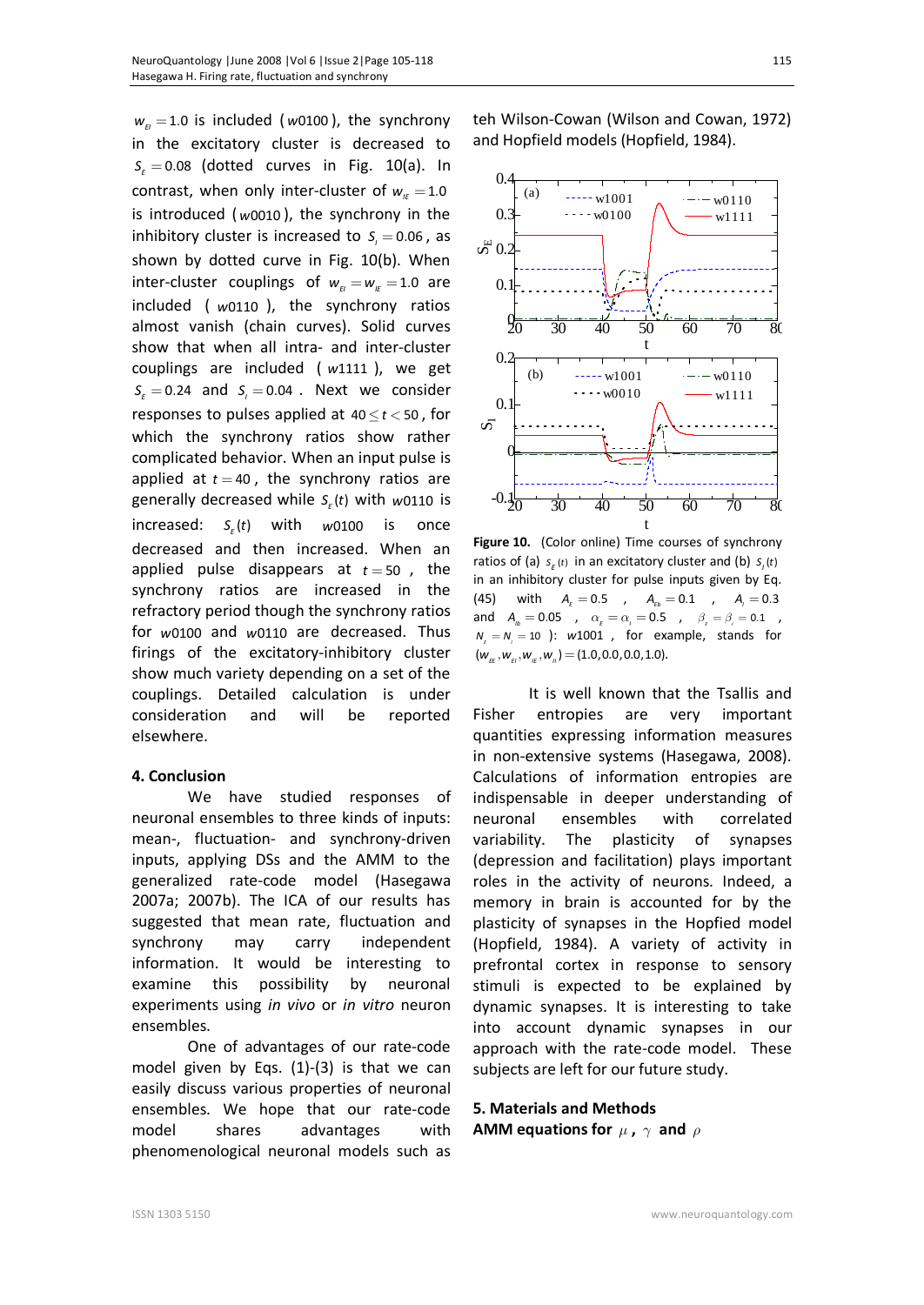The Fokker-Planck equation (FPE) for the Langevin equation given by Eq. (1) in the Stratonovich representation is given by

$$
\frac{\partial}{\partial t} p = \sum_{i} \frac{\partial}{\partial r_{i}} \left[ \lambda r_{i} - H(u_{i}) \right] p
$$
  
+  $\frac{\alpha^{2}}{2} \sum_{i} \frac{\partial}{\partial r_{i}} r_{i} \frac{\partial}{\partial r_{i}} (r_{i} p)$   
+  $\frac{\beta^{2}}{2} \sum_{i} \frac{\partial^{2}}{\partial r_{i}^{2}} p_{i}$  (46)

where  $p = p({r_i},t)$ . By using the FPE, we get equations of motion for  $\langle r_i \rangle$  and  $\langle r_i r_j \rangle$ (Hasegawa, 2006). Expanding *<sup>i</sup> r* around *m* as  $r = \mu + \delta r$ , and retaining up to their second orders, we have obtained equations of motion for mean and fluctuations in local and global variables, defined by Eqs. (9)-(11) (Hasegawa, 2006). After some manipulations, we get

$$
\frac{d\mu}{dt} = -\lambda\mu + h_0 + \alpha^2\mu / 2,
$$
 (47)

$$
\frac{d\gamma}{dt} = -2\lambda\gamma + (2h_1w / Z)(N\rho - \gamma)
$$
  
+2\alpha^2\gamma + \gamma\_1 + \alpha^2\mu^2 + \beta^2, (48)

$$
\frac{d\rho}{dt} = -2\lambda\rho + 2h_1w\rho + 2\alpha^2\rho
$$
  
+N<sup>-1</sup>[\gamma<sub>1</sub>(1+ZS<sub>1</sub>) + \alpha^2\mu^2 + \beta^2], (49)

where

$$
h_0 = H(u) = u / \sqrt{1 + u^2},
$$
  
\n
$$
h_1 = H'(u) = 1 / [1 + u^2]^{3/2},
$$
  
\nwith  $u = w\mu + \mu_1$ .

### **Synchronization ratio**

In order to quantitatively discuss the rate synchronization, we first consider the quantity  $Q(t)$  given by

$$
Q(t) = N^{-2} \sum_{ij} \langle [r_j(t) - r_j(t)]^2 \rangle = 2[\gamma(t) - \rho(t)],
$$
\n(50)

where  $\gamma(t)$  and  $\rho(t)$  are given by Eqs. (10) and (11), respectively. When all neurons are firing with the same rate (the completely synchronous state), we get  $r_i(t) = R(t)$  for all *i*, and then  $Q(t) = 0$  in Eq. (50). On the contrary, in the asynchronous state, we get

 $Q(t) = 2(1-1/N)\gamma(t) \equiv Q_{\alpha}(t)$  because  $\rho = \gamma/N$ (Hasegawa, 2003a; 2007). We may define the normalized ratio for the synchrony of firing rates given by (Hasegawa, 2003a)

$$
S(t) = 1 - Q(t) / Q_0(t) = (N / Z) [\rho(t) / \gamma(t) - 1 / N],
$$
\n(51)

which is 0 and 1 for complete asynchronous and synchronous states, respectively. Because *S*(*t*) is expressed by  $\gamma$ (*t*) and  $\rho$ (*t*) in Eq. (51), it is possible to express the AMM equations in terms of  $\mu(t)$ ,  $\gamma(t)$  and  $S(t)$ , as given by Eqs. (13)-(15).

### **Relevance to experimental data**

Data obtained by neuronal experiments have been analyzed by using various methods . It is worthwhile to discuss the relevance of experimentally observed data to  $\mu(t)$ ,  $\gamma(t)$ and  $S(t)$  which are introduced in our study.

Let  $x^i_k(t)$  be a binned data defined by

$$
x_i^k(t) = 1, \quad \text{if } t_{in}^k \in [t - \Delta t/2, t + \Delta t/2]
$$
  
= 0, otherwise\n(52)

where  $t_{in}^{k}(t)$  stands for the *n* th firing time of neuron *i* of a given *k* th trial and  $\Delta t$  the width of time window. The firing rate of the neuron *i* averaged over *M* trials is given by

$$
r_{i}(t) = (M\Delta t)^{-1} \sum_{k=1}^{M} x_{i}^{k}(t).
$$
 (53)

One conventionally calculates the correlation averaged over time given by

$$
C_{ij}(\tau) = \int_{-\infty}^{\infty} \Gamma_{ij}(t, t + \tau) dt,
$$
 (54)

with

$$
\Gamma_{ij}(t,t') = [r_i(t) - \mu(t)][r_j(t') - \mu(t')],
$$
\n(55)

where  $\mu(t)$  denotes the average of firing rates given by

$$
\mu(t) = N^{-1} \sum_{i=1}^{N} r_i(t).
$$
 (56)

However,  $C_i(\tau)$  is not so useful for a study of the response to time-dependent inputs as in our case. The equal-time, auto-and mutualcorrelations averaged over an ensemble are given by

$$
A(t) = N^{-1} \sum_{i=1}^{N} \Gamma_{ii}(t, t),
$$
\n(57)

$$
M(t) = [N(N-1)]^{-1} \sum_{i=1}^{N} \sum_{j(\neq i)}^{N} \Gamma_{ij}(t, t).
$$
 (58)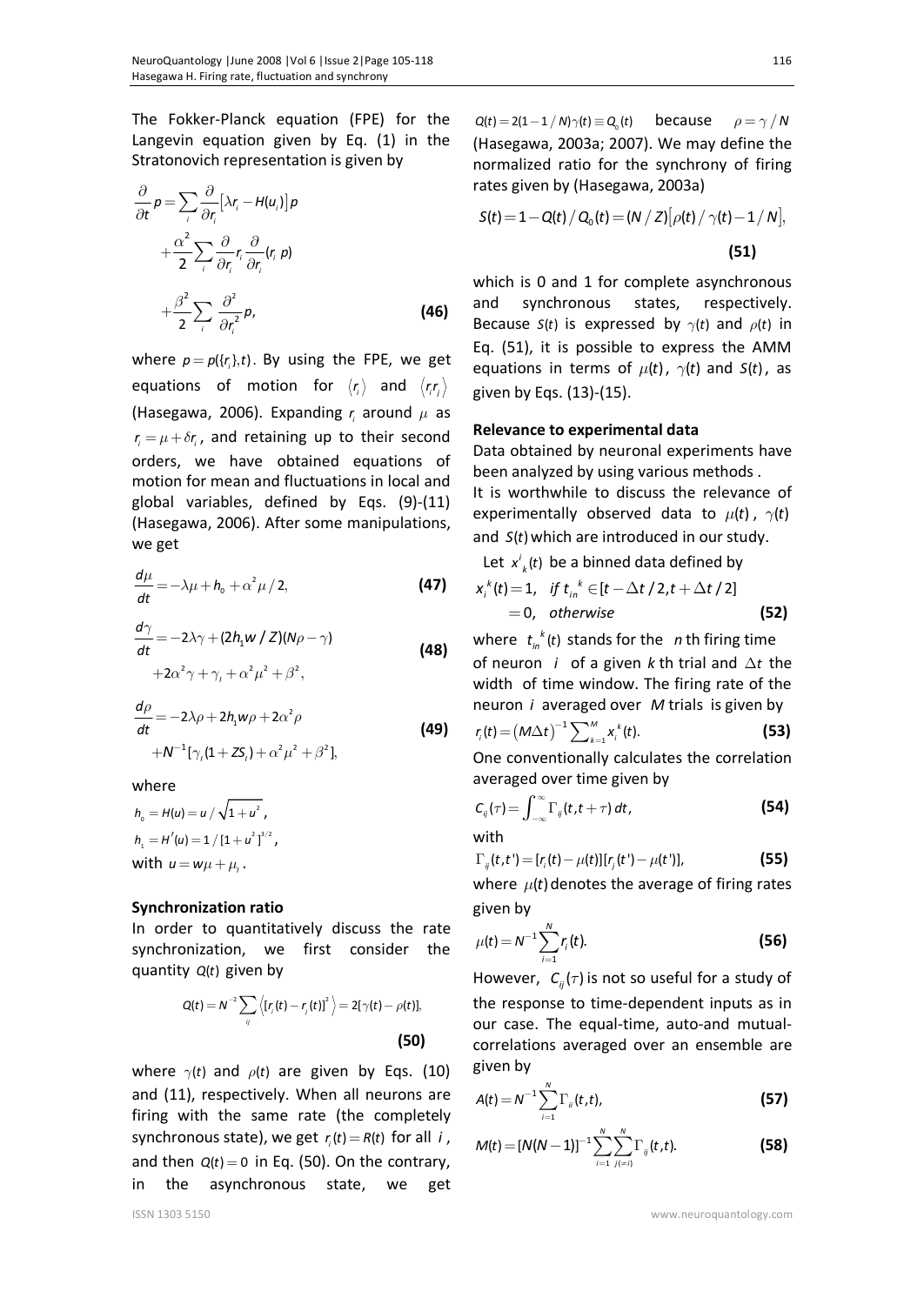Comparing Eqs. (10) and (12) with Eqs. (57) and (58), we get

| $\gamma(t) = A(t)$ ,   | (59) |
|------------------------|------|
| $S(t) = M(t) / A(t)$ . | (60) |
|                        |      |

Equations (60) shows that  $S(t)$  is nothing but the mutual-correlation normalized by the auto-correlation.

### **Acknowledgements**

This work is partly supported by a Grant-in-Aid for Scientific Research from the Japanese Ministry of Education, Culture, Sports, Science and Technology.

#### **References**

- Anderson RA, Musallam S, Pesaran B. Selecting the signals from a brain-machine interface. Curr Opinion Neurobiol 2004;14:720-726.
- Arsiero M, Lüscher H-R, Lndstrom BN. and M. Giugliano, The impact of input fluctuations on the frequencycurrent relationships of layer 5 pyramidal neurons in the rat medial prefrontal cortex. J Neurosci 2007;27:3274-3284.
- Amit DJ, Tsodyks MV. Quantitative study of attractor neural networks retrieving at low spike rates: Substrate-spikes, rates and neuronal gain. Network 1991;2: 259-273.
- Aviel Y, Gerstner W. From spiking neurons to rate models: A cascade model as an approximation to spiking neuron models with refractories. Phys Rev E 2006;73:051908.
- Burkitt AN. A review of the integrate-and-fire neuron model: I. Homogeneous synaptic input. Bio Cyber 2006a;95:1-19.
- Burkitt AN. A review of the integrate-and-fire neuron model: II. Inhomogeneous synaptic input and network properties. Bio Cyber 2006b;95:97-112.
- Burkitt AN, Clark GM. Synchronization of the neural response to noisy periodic synaptic input. Neural Comput 2001;13:2639-2672.
- Brunel N. Dynamics of sparsely connected networks of excitatory and inhibitory spiking neurons. J Comput Neurosci 2000;8:183-208.
- Calvin W, Stevens C. Synaptic noise and other sources of randomness in motoneuron interspike intervals. J Neurophys 1968;31;574-587.
- Chance FS, Abbott LF, Reyes AD. Gain modulation from background synaptic input. Neuron 2002;35:773- 782.
- Chapin JK, Moxon KA, Markowitz RS, Nicolelis MAL. Realtime control of a robot arm using simultaneously recorded neurons in the motor cortex. Nat Neurosci 1999;2:664-670.
- de Charms RC, Zador A. Neural representation and the cortical code. Ann Rev Neurosci 2000;23:613-647.
- de Oliveira SC, Thiele A, Hoffman KP. Synchronization of neuronal activity during stimulus expectation in a direction discrimination task. J Neurosci 1997;17: 9248-9260.
- Eggert J, van Hemmen JL. Unifying framework for neuronal assembly dynamics. Phys Rev E 2000;61:1855-1874.
- Ermentrout B. Reduction of conductance-based models with slow synapses to neural nets. Neural Comput 1994;6:679-695.
- Feng J, Brown D. Spike output jitter, mean firing time and coefficient of variation. J Phys A 1998;5:239-1252.
- Fenton AA, Muller RU. Place cell discharge is extremely variable during individual passes of the rat through the firing field. Proc Natl Acad Sci USA 1998;95:3182- 3187.
- Fries P, Reynolds JH, Rorie AE, Desimine R. Modulation of oscillatory neuronal synchronization by selective visual attention. Science 2001;291:1560-1563.
- Golomb D, Hansel D. The number of synaptic inputs and the synchrony of large, sparse neuronal networks. Neural Comput 2000;12:1095-1139.
- Grammont F, Riehle A. Spike synchronization and firing rate in a population of motor cortical neurons in relation to movement direction and reaction time. Biol Cybern 2003;88:360-373.
- Hansel D, Mato G. Asynchronous states and the emergence of synchrony in large networks of interacting excitatory and inhibitory neurons. Neural Comput 2003;15: 1-56.
- Harris KD. Neural signatures of cell assembly organization. Nat Rev Neurosci 2005;6: 399-406.
- Hasegawa H. Responses of a Hodgkin-Huxley neuron to various types of spike-train inputs. Phys Rev E 2000;61:718-726.
- Hasegawa H. Dynamical mean-field theory of spiking neuron ensembles: Response to a single spike with independent noise. Phys Rev E 2003a;67:041903.
- Hasegawa H. Dynamical mean-field theory of noisy spiking neuron ensembles: Application to Hidgkin-Huxley model. Phys Rev E 2003b;68:041909.
- Hasegawa H. Dynaical mean-field approximation to smallworld networks of spiking neurons: From local to global and/or from regular to random couplings. Phys Rev E 2004;70:066107.
- Hasegawa H. Synchronization in small-world networks of spiking neurons: Diffusive and sigmoid couplings. Phys Rev E 2005;72:056139.
- Hasegawa H. N-dependent multiplicative-noise contributions in finite N-unit Langevin models: Augmented moment approach. J Phys Soc Jpn 2006;72:056139.